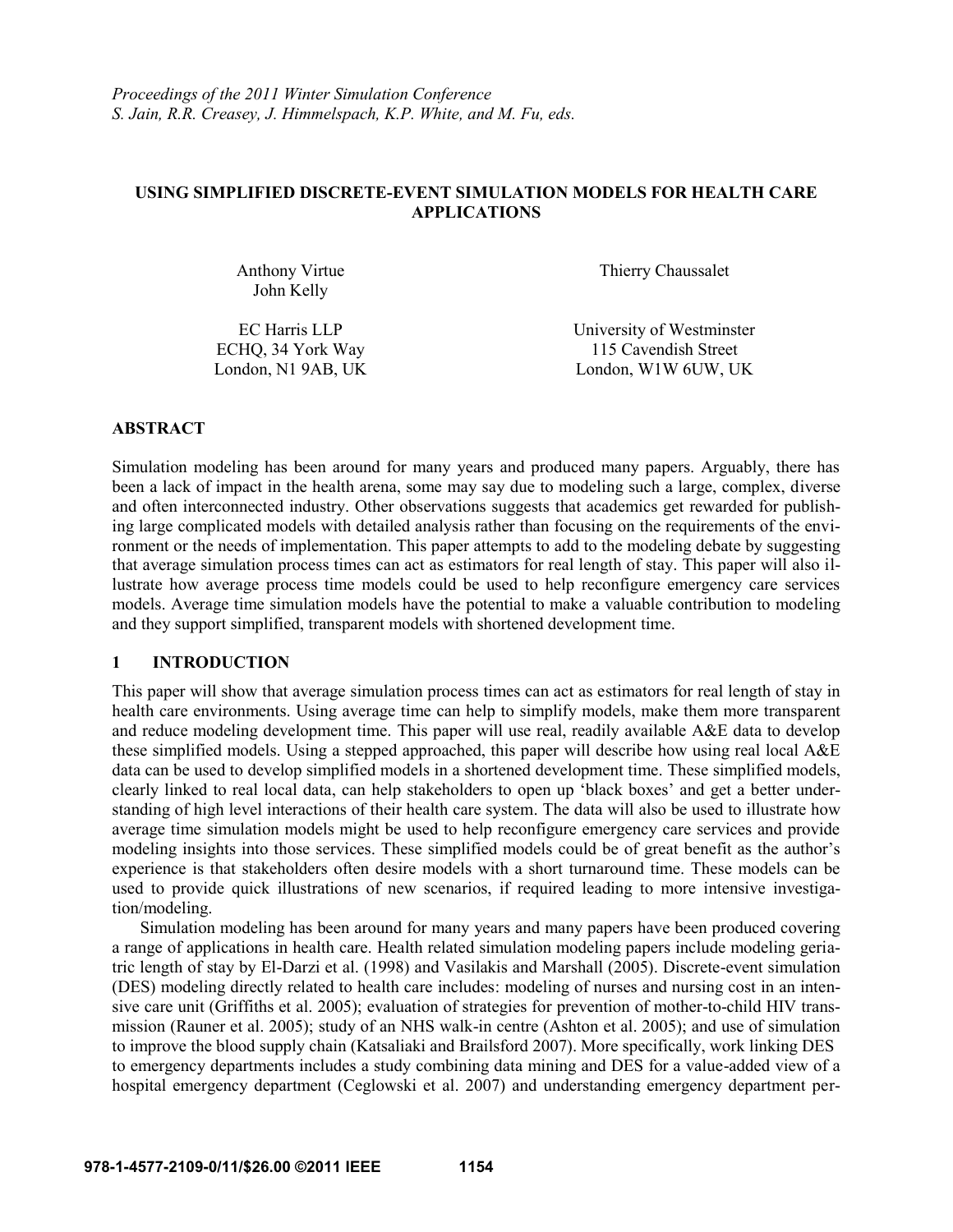formance using simulation (Günal and Pidd 2006). Whilst Fletcher et al. (2007) developed a national generic A&E model and discussed the application of its use at a local level.

Despite the number of simulations papers produced there has been a relative lack of 'real world' involvement and an even greater lack of evidence for "real world" benefit (Taylor et al. 2009). One reason may be that health care delivery is a complex process and employs a huge number of employees delivering health care over a wide range of services. Harper and Pitt (2004) highlighted a number of issues and challenges particular to health care modeling including: scale, complexity and changes (demographic change, social and behavioral change, organizational change, political change, strategic change, technological and clinical change); diversity; buy-in and credibility; conflicting objectives; and data issues. Another observation noted by Taylor et al. was that academics are rewarded for publishing in high-quality journals and that real world links are either implicitly understood or not required as research built on previous work. In doing so, Taylor et al. suggested that researchers became disengaged from real world issues. Similarly Proudlove et al. (2007) observed that much of the published work was conducted by academics and their performance measured value large and complicated models with detailed statistical analysis of results rather focusing on the requirements of the environment and the needs of the people who need to implement changes. Günal and Pidd (2010) highlighted the extent to which DES models are used for real decisions is rarely discussed and that stake-holders need to be convinced of the benefits.

Specifically with regards to poor modeling adoption in hospitals, Sinreich and Marmor (2004) suggested the reluctance of hospital management to accept change, especially if suggestions come from a black box. To help improve acceptance of modeling in health care Sanchez et al. (2004) suggested that simulation professionals in health care needed to improve their personal capabilities to: make valid verified models; better understand their customer"s business needs; and to provide customers with answers and insights to their business. Barnes et al. (1997) suggested three key elements to successful simulation in health care were: Communication and participation; User-friendly simulation software; and using simulation as a decision making tool.

This paper will use conventional A&E data and illustrate how this service could be reconfigured into an Urgent Care Centre (UCC). The developed model will show examples how patients might be grouped to model patient pathways. The ability to model specific patient pathways, such as adult emergency treatment, adult minor treatment, elderly treatment and paediatric treatment could have direct inputs into health care planning processes and provide valuable real world information to health care planners and their clients. These models will also be able to provide valuable insights into utilization of treatment area, queues and length of stay. Although the models described in this paper are focused on emergency care, opportunities present themselves to develop similar models in other health care environments.

The models developed are modular by design, supporting rapid development for new applications. These models would have relatively low levels of abstraction as defined by Sinreich and Marmor (2004). Sinreich and Marmor described low levels of abstraction as models designed for specific systems and models that are simple and easy to use after a quick explanation. Their simplicity supports rapid feedback, early process reviews and discussions - supporting Bowers et al. (2009) observation that the development phase is the biggest benefit of simulation modeling. Lower levels of abstraction marks a move away from generic models as described by Codrington-Virtue et al. (2005b), Codrington-Virtue et al. (2005a), Günal and Pidd and Fletcher et al. (2007). Lower levels of abstraction were also applied to model patient groupings in contrast to clustered patients by diagnosis groups by Codrington-Virtue et al. (2006). Low levels of abstraction and the application of readily available data to drive the model helped to make these developed models easier to understand for the health community, minimizing objections to black box models as referenced by Sinreich and Marmor (2004).

The remainder of this paper is outlined as follows. Section 2 provides an overview of the health care planning process, A&Es and Urgent Care Centres. Section 3 will outline the staged approach used to develop the model where stage 1 showed how real data was used to group patients (by acuity and type) and define their arrival patterns. Stage 2 determined resources' using patient group activity and stage 3 describes running and calibration of the model by comparing errors in length of stay between real and mod-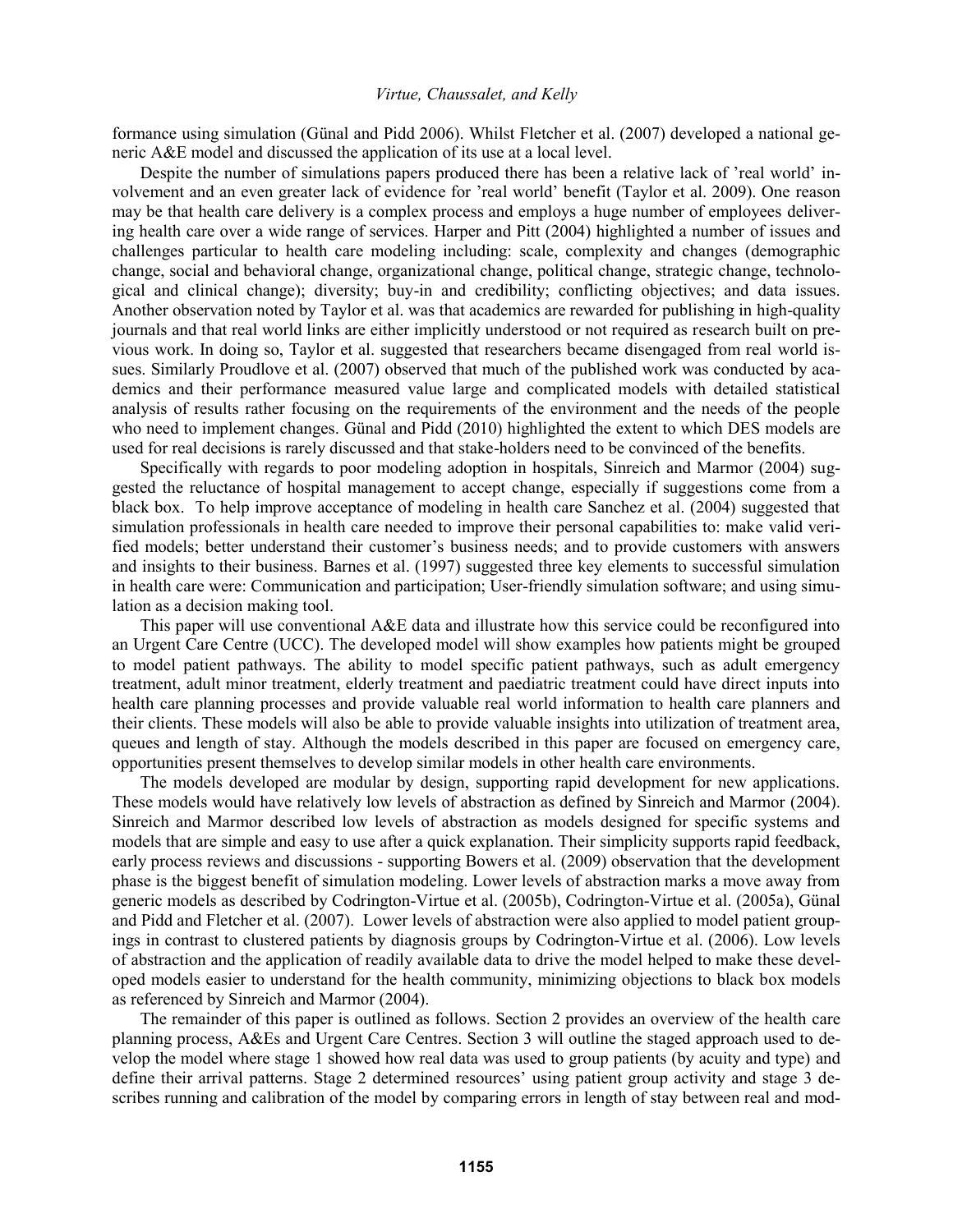eled patient groups with adjusted process times if applicable whilst stage 4 describes model validation and verification. Sections 4 follows with a discussion on the findings and Section 5 outlines limitations and further work in context of this paper.

# **2 HEALTH CARE PLANNING AND EMERGENCY CARE PROCESSES**

## **2.1 Health care planning**

Health care planning is often used to determine the size and layout of health care facility. The health care planning process function might include demand and capacity planning to: determine the correct number and size of rooms or treatment areas; assess admissions avoidance, length of stay reductions, demographic and planned services changes; and design models of care, schedules of accommodation, room layout and design to optimize patient flow and movement through clinical areas. Health care planning often work closely with estate planners as well as other managers to help facilitate user groups and stakeholder meetings. Health care planners also often consider patient types and patient groupings to design appropriate pathways. In England, health care planners often work in accordance with building guidance documents known as Health Building Notes (HBNs). Often accumulated data is used to determine capacity and demand, for example, average process time, patients per week etc. This information often provides useful information with regards to the health planning process (for instance the average number of rooms required over a period of time) however a weakness is that it is often not sensitive to variation during the time period. DES is an ideal tool to complement the health care planning process in that it can provide information on variance throughout the modeling process. DES can also be adapted to model specific patient routes (pathways) adding valuable insight to the health care planning process.

# **2.2 Accident and Emergency (A&E) and Urgent Care Centre (UCC) processes**

A&Es (also known as emergency departments) are an area of interest to health care planners as they receive a range of patients requiring different services. Better analysis of patient groups and their pathways allows focusing of care towards particular patients. This focus can help to improve both health outcomes for the patient as well as reduce their length of stay in the facility. A&E departments in the UK treat a wide range of patients, ranging from minor injuries to life threatening conditions and it forms a significant source of hospital admissions. Within a traditional A&E model, patients often arrive into A&E via two generic routes: Ambulance arrivals - where patients arrive via an ambulance; or Walk-in arrivals - nonambulance arrivals. On arrival into A&E, patients are often triaged into categories for treatment by clinical staff. Table 1 illustrates triage code categories and their descriptions for the A&E data source used for this study. The triage codes in Table 1 illustrates the wide range of patients that arrive in A&E. Triage types range from immediate treatment (code 1) to non-urgent treatment (codes 5 and 6). After treatment in A&E, patient are either discharged home or admitted into hospital. Treatment within A&E is often supported by a range of activities including imaging and pathology.

| Triage codes | Description | Number  | $\frac{0}{0}$ |
|--------------|-------------|---------|---------------|
|              | Immediate   | 875     | 0.7           |
|              | Very urgent | 11,860  | 9.7           |
|              | Urgent      | 38,626  | 31.5          |
|              | Standard    | 69,464  | 56.6          |
|              | Non-urgent  | 372     | 0.3           |
|              | Non-urgent  | 1,530   | 1.2           |
|              | Total       | 122,727 | 100.0         |

Table 1: A&E Triage codes by description, number of attendance and % of attendance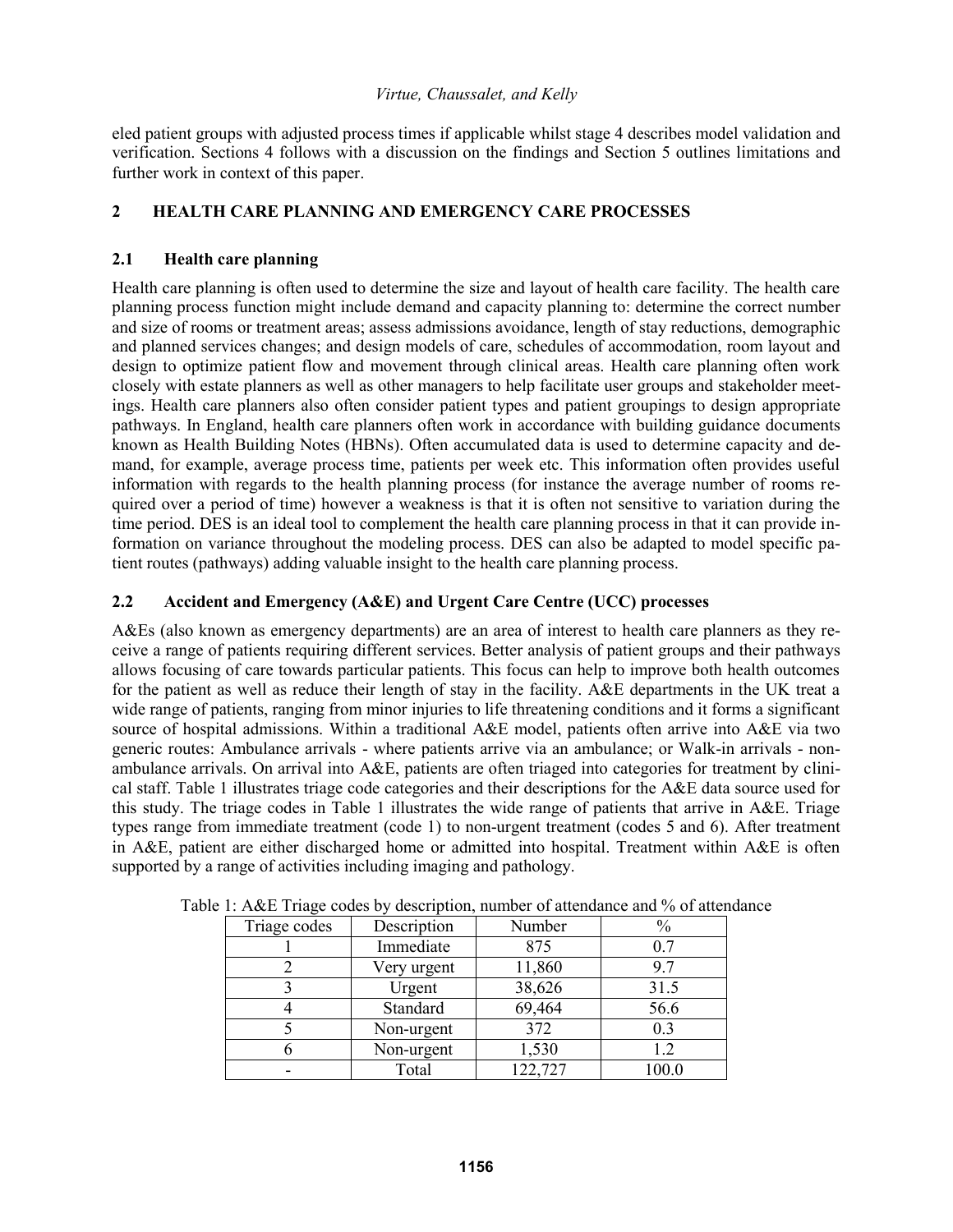Table 1 shows that 58% of patients require treatment for minor illness and injuries (codes 4 to 6) and 42% (code 1 to 3) of patients required care that is more urgent. Arguably, patients with minor injuries and illnesses might receive more effective treatment by General Practitioners (GPs) or Nurse Practitioners. New models of care suggest that conventional A&E's may not be the most effective method of treating such a wide range of patients.

Alternative models of care suggest that emergency care might be delivered more efficiently by segregating major and minor patients. One alternative care model is to supplement an A&E provision with an Urgent Care Centre (UCC). UCCs (supported by GPs and specialist nurses) are becoming increasingly common in the UK and they focus their care delivery towards attendees with minor injuries and illnesses leaving conventional A&Es to focus their care delivery towards more seriously ill patients. Emergency Nurse Practitioners or Emergency Care Practitioners sometimes run UCCs. A multi-professional team including GPs, nurses and pharmacist usually supports Emergency Nurse Practitioner"s. Often, especially in urban areas, UCCs are located adjacent to A&E departments and act as the point of entry into the emergency department. There is evidence to show that when compared to A&E clinicians, primary care physicians deliver efficient quality care. To further support the clinical case a study at the City Hospital, Birmingham, UK (Ansari et al. 2008) showed Primary care physicians saw more patients at lower cost compared to senior house officers with no difference recognized in the number of investigations. Reviewing Table 1, this study assumed that triage codes 4, 5 and 6 met the criteria of UCCs minor illness and minor injuries and triage code 1, 2 and 3 met the criteria for A&E. As such, Table 1 was updated to show A&E and UCC criteria and this is illustrated in Table 2.

| Triage | Description | New model  |
|--------|-------------|------------|
|        | Immediate   | A&E        |
|        | Very urgent | A&E        |
|        | Urgent      | A&E        |
|        | Standard    | <b>UCC</b> |
|        | Non-urgent  | <b>UCC</b> |
|        | Non-urgent  | LICC       |

Table 2: Table 1 A&E triage codes re-assigned to A&E and UCC codes

## **3 MODEL DEVELOPMENT USING REAL DATA**

Increasingly, it is considered good practice to separate treatment pathways for adults and paediatrics to focus treatment and care to their requirements. As such, elderly and paediatric patients are sometimes considered special groups. Elderly patients are sometimes in a confused state and their range of illnesses often results in extended stays in emergency departments. In contrast, paediatric patients are often prioritized for treatment. Within this model, paediatric and elderly patients were defined as special cases and as such defined their own individual pathways. In the model, paediatric and elderly patients were defined by age: paediatric 16 years of age or under and elderly 75 years of age or older. The remaining adult group was divided into two distinct pathways dependent on acuity: Adult - A&E; and Adult - UCC. Although resuscitation patients often require the most urgent attention, they formed a relatively low number of the overall attendances and consequently were not modeled in this study. A summary of the UCC patient groups (Pathways) derived from real data (1 year"s activity) is shown in Table 3. Models were developed using the simulation software Simul8 working in conjunction with interactive input and output Excel worksheets.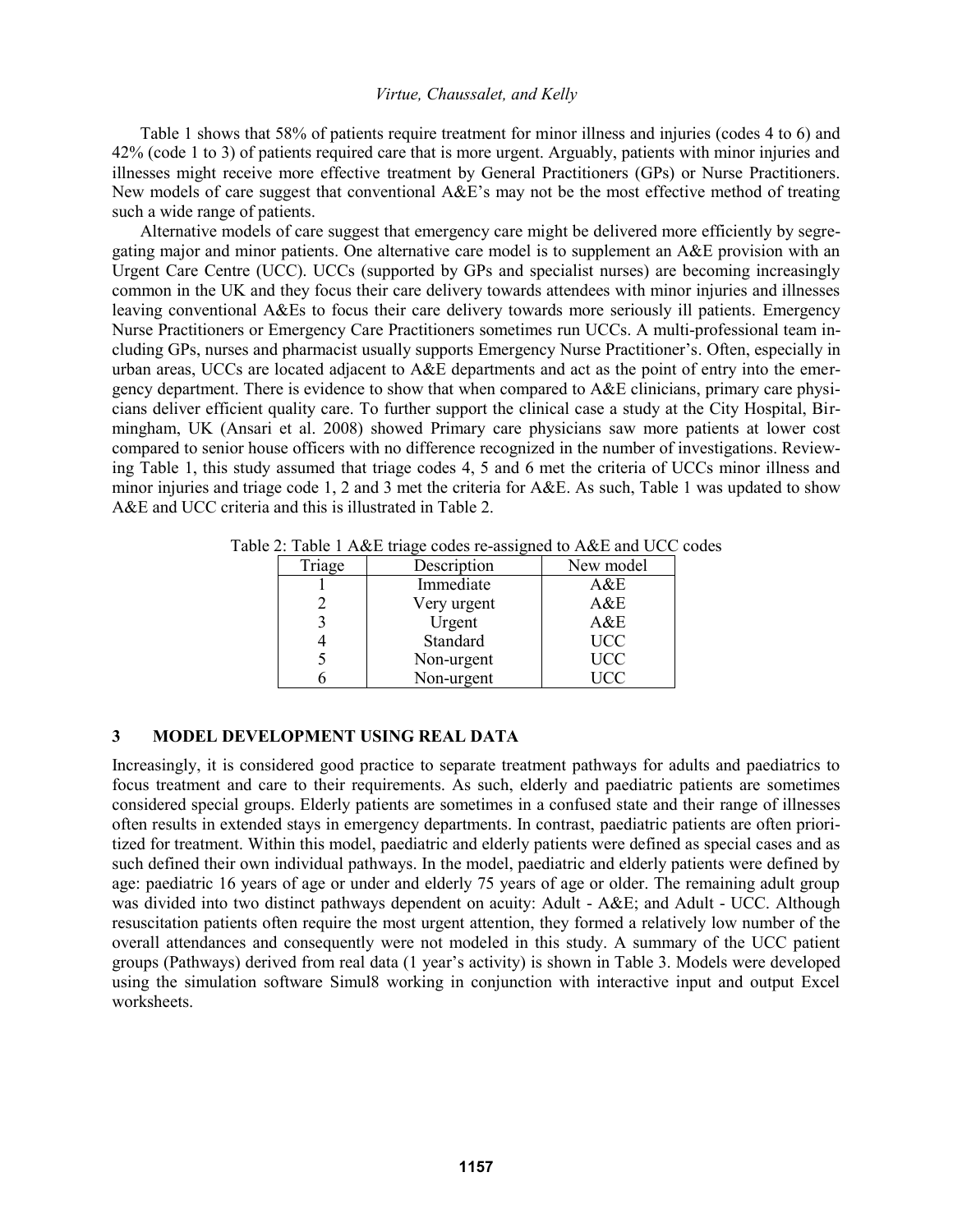| Pathway       | Number of patients | Percentage $(\% )$ |
|---------------|--------------------|--------------------|
| Adult-A&E     | 31,641             | 25.8               |
| Adult-UCC     | 47,135             | 34.4               |
| Elderly       | 12,538             | 10.2               |
| Paediatric    | 30,538             | 24.9               |
| Resuscitation | 875                | 0 <sub>1</sub>     |
| Total         | 122,727            | 10C                |

Table 3: UCC pathways (derived from A&E data) showing number of patients and percentages. Resuscitation data included for completeness but was not modeled as a pathway.

An overview of the model schematic is shown in Figure 1. The first step in the model (Pathway Arrivals) generated simulation icons in accordance with their pathway arrival pattern. Once generated, simulation icons passed though a queue bin before entry in to a simulation work centre to be processed. Queue bins acted as waiting areas (queuing area) if resources were unavailable at the work centre. In Figure 1, queue bins are shown as Pathway Queues. At the simulation work centres (shown as Pathway Process in Figure 1), patient icons were 'treated' in simulation time using average process times generated by the model. The average process time in this model only refers to direct doctor/nurse clinical treatment time. The treatment area might be a room or a cubicle and term "room" in this study relates to either treatment area type. This model also assumed that resources (rooms) were fully staffed to treat simulation patients during the process time. Resources (shown as Pathway Resources in Figure 1) were assigned (if available) at the start of the simulation work centre process and released on completion. Exit from the simulation work centre completed the simulation process.

At each step in the simulation, time labels were attached to the simulation icons. These labels were used to calculate and store arrival times, queuing times and treatment times for all the simulation icons traveling on their modeled pathways. The same sub-routines were used by all the work centre process to log and store the time labels. This technique both optimized modular design (using verified code) and supported rapid development of new pathways.



Figure 1: Schematic showing simulation model process.

Simulation data was recorded for 24 hours commencing at midnight after a 24-hour warm up period. A typical trial run was 50 simulations. The remainder of this section will show the staged model development and illustrate how real data was used to define arrival patterns, set room resources and provide evidence of model validation and verification between real and simulated data.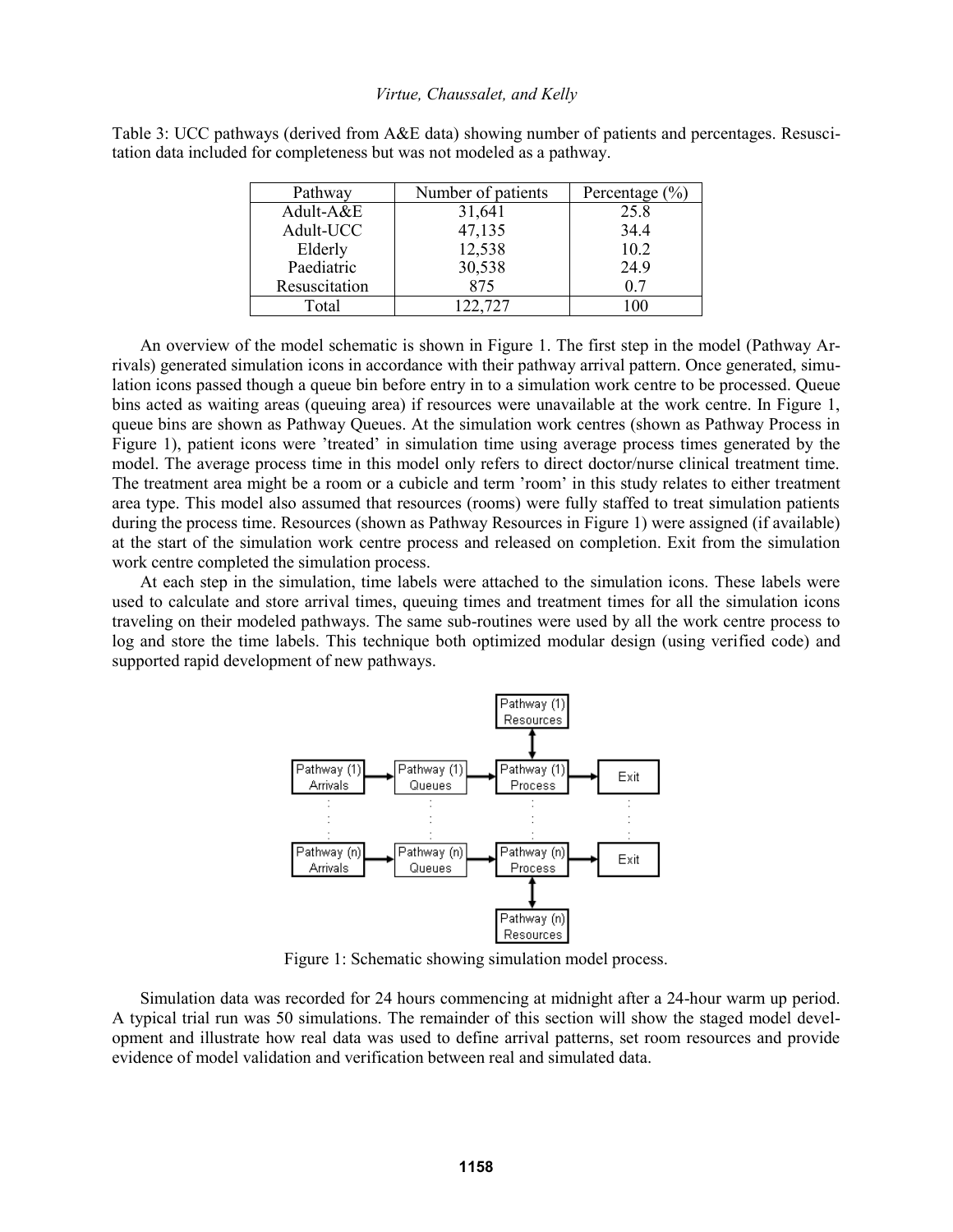## **3.1 Extracted data to group patients by acuity and type and definition of their arrival patterns - Stage 1**

This sub-section will describe how real data was extracted to group patients into pathways and used to define their arrival patterns. Patient categories in the model were assigned pathways as shown in Table 3. Using the defined patient pathways, each pathway arrival profile was extracted from real A&E data and this used to generate arrival profiles (Pathways Arrivals) in the simulation model. An example of the arrivals profile for adult-UCC is illustrated in Figure 2. Figure 2 shows the average arrival by hour over the data collection period of a year. In addition, Figure 2 shows the calculated percentage proportions split over 24 hours. The hourly percentage uses the arrivals per day (129.14) to calculate the patients per hour, which is used to calculate the inter arrival time. Using the adult-UCC example, 0 ArrivalHr (00:00 hrs to 00:59 hrs) saw 2.29% of the activity over an average 24 hours and this equated to 2.96 patients per hour (129.14 patients per day x 2.29%). The inter arrival time  $(20.30 = 60/2.96)$  was imported at the start of the mode run and updated hourly during the run cycle.

| Disp Code 02               | (AII)                            |             | Arrivals per daγ |                 |                  |
|----------------------------|----------------------------------|-------------|------------------|-----------------|------------------|
| Triage Desc 03 Adult - UCC |                                  |             | 129.14           |                 |                  |
|                            |                                  |             |                  |                 |                  |
|                            | Data<br>$\overline{\phantom{a}}$ |             |                  |                 |                  |
| ArrivalHr                  | Sum of LoS ave                   | Sum of attn | percent          | patients per hr | Int arrival time |
| 0                          | 313.07                           | 1,079       | 2.29%            | 2.96            | 20.30            |
| 1                          | 337.82                           | 913         | 1.94%            | 2.50            | 23.99            |
| $\overline{2}$             | 346.79                           | 794         | 1.68%            | 2.18            | 27.58            |
| $\overline{\overline{3}}$  | 300.90                           | 551         | 1.17%            | 1.51            | 39.75            |
| 4                          | 328.61                           | 449         | 0.95%            | 1.23            | 48.78            |
| 5                          | 318.29                           | 375         | 0.80%            | 1.03            | 58.40            |
| $\overline{6}$             | 315.50                           | 518         | 1.10%            | 1.42            | 42.28            |
| 7                          | 312.97                           | 904         | 1.92%            | 2.48            | 24.23            |
| 8                          | 305.45                           | 1,792       | 3.80%            | 4.91            | 12.22            |
| 9                          | 289.70                           | 2,934       | 6.22%            | 8.04            | 7.46             |
| 10                         | 330.26                           | 3,543       | 7.52%            | 9.71            | 6.18             |
| 11                         | 355.63                           | 3,488       | 7.40%            | 9.56            | 6.28             |
| $\overline{12}$            | 356.23                           | 3,302       | 7.01%            | 9.05            | 6.63             |
| 13                         | 329.62                           | 2,969       | 6.30%            | 8.13            | 7.38             |
| 14                         | 313.59                           | 2,769       | 5.87%            | 7.59            | 7.91             |
| 15                         | 336.92                           | 2,772       | 5.88%            | 7.59            | 7.90             |
| 16                         | 334.14                           | 2,750       | 5.83%            | 7.53            | 7.96             |
| 17                         | 323.08                           | 2,829       | 6.00%            | 7.75            | 7.74             |
| 18                         | 344.71                           | 2,971       | 6.30%            | 8.14            | 7.37             |
| 19                         | 317.77                           | 2,595       | 5.51%            | 7.11            | 8.44             |
| 20                         | 321.09                           | 2,143       | 4.55%            | 5.87            | 10.22            |
| $\overline{21}$            | 324.50                           | 1,822       | 3.87%            | 4.99            | 12.02            |
| $\overline{22}$            | 310.83                           | 1,618       | 3.43%            | 4.43            | 13.54            |
| $\overline{23}$            | 336.62                           | 1,255       | 2.66%            | 3.44            | 17.45            |
| <b>Grand Total</b>         | 7804.07                          | 47,135      |                  |                 |                  |

Figure 2: Adult - UCC arrival input example.

### **3.2 Determine pathway room resources and process times using pathway activity - Stage 2**

This sub-section describes how room resources were determined in the model. The number of room resources modeled for each pathway was defined by calculations defined in Health Building Note (HBN) 11-01 (Facilities for primary and community care services). HBN 11-01 specifically related to primary and community services and as such is particularly suited to model UCCs. In contrast, HBN 11-01 although not specifically designed for emergency departments, it was used to model A&E room (cubicle) requirements for this study. Using HBN 11-01 (with an occupancy of 80% over 24 hours, 7 days a week) the initial number of adult-A&E rooms were calculated as follows. Using 31,641 adult-A&E attendances and assuming 100 minutes average process time: patient/weeks per year =  $31,641/52 = 608$ ; appointment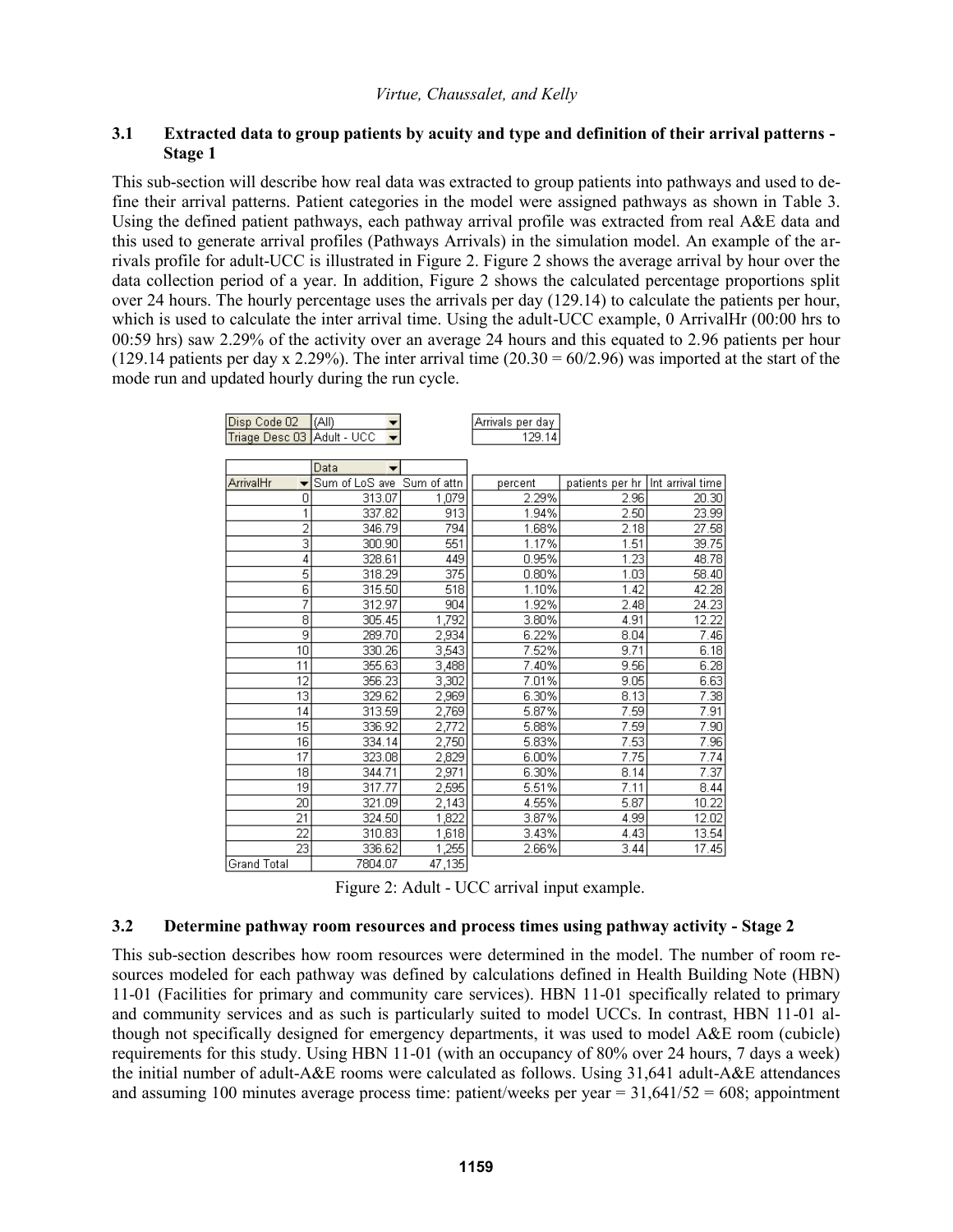time =  $608*(100/60) = 1,014$  hrs/week; room availability at occupancy =  $24*7*0.8 = 134$  hrs/week; rooms  $= 1.014/134 = 8$  (rounded up). The other pathway rooms were calculated using the method described above and are shown in column 'Rooms' in Table 4.

Table 4: Pathway initial assumed process times and number of rooms. Note the process time assumes direct doctor/nurse clinical treatment.

| Pathway    | Process time (mins) | Rooms |
|------------|---------------------|-------|
| Adult-A&E  | 00                  |       |
| Adult-UCC  | 40                  |       |
| Elderly    | 100                 |       |
| Paediatric |                     |       |

The assumed process times (also shown in Table 4) reflected approximate times based on health planning experience with a number of Trust"s. The process times shown in Table 4 represented a starting point in the development in the models. Process times were calibrated to best fit the actual data and this process is described in the next stage.

## **3.3 Run and calibrate the model by comparing errors in length of stay between real and modeled pathways and adjusting process times if applicable - stage 3**

The average process (treatment) times shown in Table 4 represented a starting point to calibrate the model"s length of stay to the actual length of stay. To calibrate the model, each pathway the model ran a range of process times to compare the modeled length of stay against the actual length of stay. Specifically, for each pathway, the cumulative distribution of the actual length of stay was compared with the cumulative distribution of the modeled length of stay for a range of process times. The cumulative distribution is shown by:

$$
F(x1, x2) = \sum_{t \le x1, x2}^{0.95} f(t)
$$
, where

 $F(x)$  is the cumulative distribution for actual length of stay,  $F(x)$  is the cumulative distribution for the modeled length of stay and  $f(t)$  in steps in 15 minutes up to 95% of the cumulative distribution of the actual length of stay. The process times (rounded to the nearest whole number) with the minimum errors between actual and modeled length of stay  $(d = F(x1) - F(x2))$  is shown in the adjusted column Table 5. These adjusted process times were in effect used to calibrate the model and used to validate and verify the model. By observation, Table 5 suggested the similarity between the initial and the adjusted clinical treatment time supported the estimates of clinical process time for the chosen pathways.

Table 5: Pathway initial and adjusted pathway process times. Note the process time assumes direct doctor/nurse clinical treatment.

| Pathway    | Process time (minutes) |          |  |  |
|------------|------------------------|----------|--|--|
|            | Initial                | Adjusted |  |  |
| Adult-A&E  | 100                    | 110      |  |  |
| Adult-UCC  | 40                     | 42       |  |  |
| Elderly    | 100                    | 92       |  |  |
| Paediatric |                        | 35       |  |  |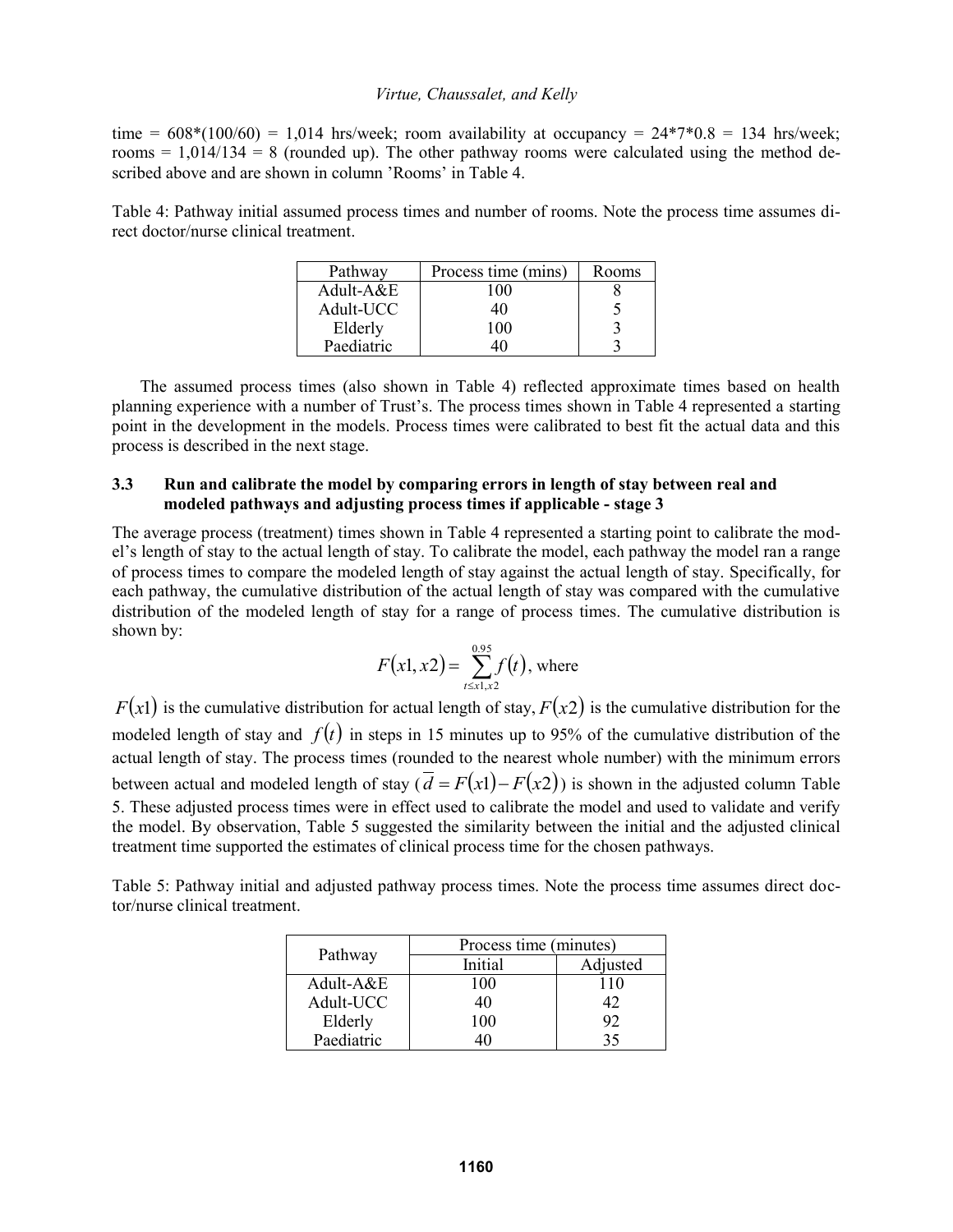### **3.4 Model validation and verification - stage 4**

Input-output validation techniques were applied to both pathway arrivals and pathway lengths of stays to validate and verify the model. Using pathway arrivals and the methodology described by Banks et al. (2000), systems outputs (real data)  $Z_j$  were compared with modeled outputs  $W_j$  where  $j =$  the hour of the day 1 to *K* (1 to 24),  $d_j = Z_j - W_j$  and;

$$
\sigma_d^2 = S_d^2 = \frac{1}{K - 1} \sum_{j=1}^K (d_j - \overline{d})^2
$$
  
= 1 K

$$
\overline{d} = \frac{1}{K} \sum_{j=1}^{K} d_j
$$

Using the paired t-test, the null hypothesis was represented by  $d_j = Z_j - W_j = \mu_d = 0$  and tested against the alternative hypothesis of  $d_j = Z_j - W_j = \mu_d \neq 0$ , where:

$$
t_0 = \frac{\overline{d} - \mu_d}{S_d \sqrt{\overline{K}}}
$$

### **3.4.1 Arrivals**

Testing the t-statistic for pathway arrivals concluded acceptance (at a 95% confidence level) of the null hypothesis for all pathways. As such, this test provided evidence that modeled data effectively matched real data and could act as an effective arrival generator for pathways in the model. As an example, real and modeled arrival profiles for adult - UCC (averaged over 24-hour period) is illustrated in Figure 3.



Figure 3: Average actual (real) arrivals versus average simulation arrivals for adult-UCC.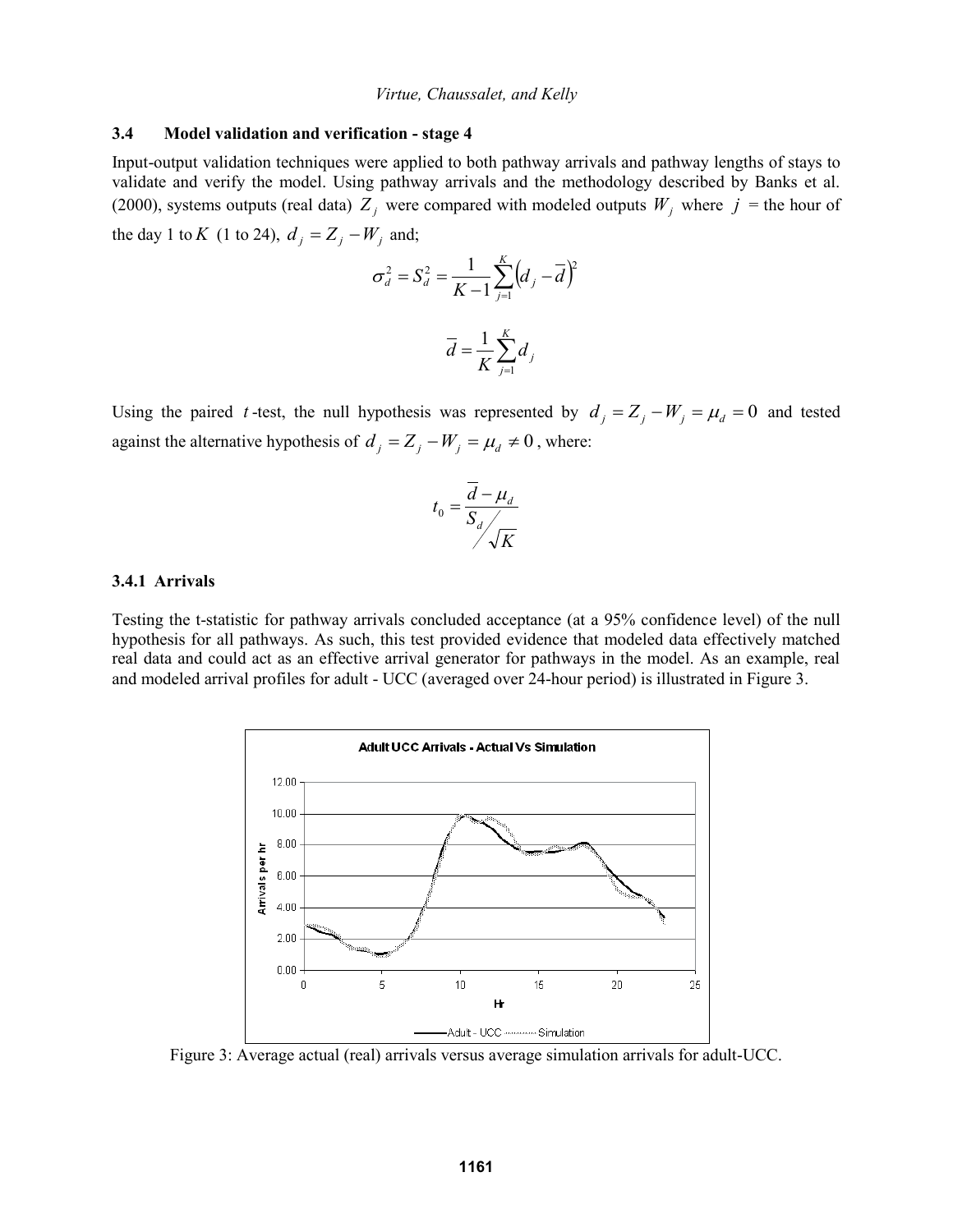*Virtue, Chaussalet, and Kelly*



Figure 4: Actual (real) length of stay actual versus simulated length of stay for adult-UCC.

# **3.4.2 Length of stay**

Paired Z tests were performed on pathway lengths of stay where as above, real data  $Z_j$  was compared with modeled data  $W_j$ , where  $j = 1$  to K was 95% of the real length of stay in steps of 15 minutes. Testing the Z-statistic for pathway lengths of stay concluded acceptance (at a 95% confidence level) of the null hypothesis ( $d_j = Z_j - W_j = \mu_d = 0$ ) for all pathways. As an example, real and modeled arrival profiles for adult - UCC is illustrated in Figure 4. Figure 5 illustrates average and median lengths of stay for pathways and overall (all pathways). Paired *t* tests were also performed on average and median data for pathways and all (the combined data) to compare real and modeled data as shown Figure 5. Test results here also concluded (at a 95% confidence level) acceptance of the null hypothesis for all pathways and therefore reinforced evidence above of good correlation between the real lengths of stay and the modeled length of stay for pathways. As such, the paired test provided evidence that modeled outputs reflected real outputs and as such validated the model. This validation also suggested an adequate level of model coding (verification) within the parameters of the developed model.

| Length of Stay Comparisons (minutes) |         |        |                         |        |  |
|--------------------------------------|---------|--------|-------------------------|--------|--|
| Pathways                             | Actual  |        | <b>Simulation model</b> |        |  |
|                                      | Average | Median | Average                 | Median |  |
| Adult - A&E                          | 168     | 152    | 162                     | 148    |  |
| Adult - UCC                          | 113     | 101    | 115                     | 102    |  |
| Elderly                              | 192     | 174    | 191                     | 163    |  |
| Paediatric                           | 113     | 102    | 111                     | 92     |  |
| All                                  | 135     | 119    | 134                     | 120    |  |

Figure 5: Length of stay comparisons between actual (real) and simulated.

# **4 FINDINGS**

This paper has shown how average simulation process times can act as estimators for real length of stay and provide pathway information in a health care setting. This paper has shown too that a simplified model could be used to help reconfigure emergency care services and provide modeling insights into those services. The model showed pathways lengths of stay, modeled using average process (treatment) times,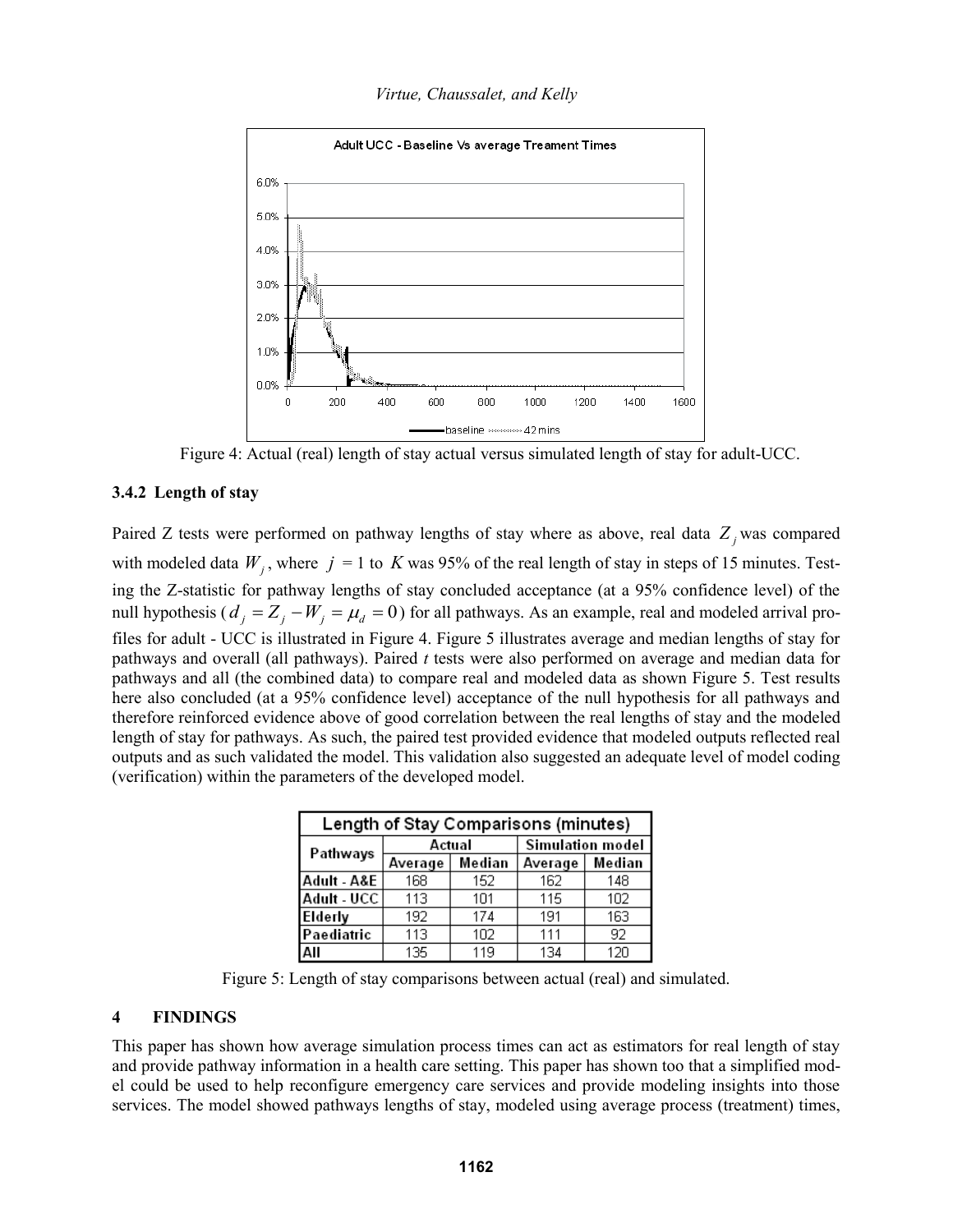driven by real arrival data with HBN calculated resources, matched real pathway lengths of stay within a 95% confidence level. Simplified models directly linked to real data and with reduced model development time, allow stakeholders to open up the black box and better appreciate high-level interactions in their systems. This opens up the model to a number of arenas including; testing parameters such as queues during run time to determine when might they appear in the cycle, how big those queues might get and how long might they last?; are queues pathway specific; what impact does changing resources have; and what impact does changing process time have? For illustration, the adult-UCC queue output is shown in Figure 6. The model also suggests similarities in the direct clinical treatment time used and the pre model assumptions. The findings however do appear to show a difference between the average clinical time (process time) used to drive the work centre and the overall length of stay. For example, adult-UCC used an average process time of 42 minutes and this resulted in a modeled average time of 115 minutes (or median time of 102 minutes) against a real world average of 113 minutes (or real world median of 101 minutes). One area to investigate would be the resources allocated. In this model (and often in the real world) resources are calculated using activity averaged over a period. We can see from the arrival graphs that arrivals (reference Figure 3) increases mid morning, stays quite high in the day before dropping in the evening. Similarly, we can see queues starting to increase at around mid morning - see Figure 6 before dropping of in the late evening. In this example, variable resources (high in the day, low at night) could be an area for further investigation. The ability to model patients pathways in a shorten development time using simple, transparent models attempts to overcome objections to black box models as described by Sinreich and Marmor. Modeling assumptions could be quickly modified and the model re-run. For example, in the light of current NHS fiscal constraints, simplified models could be used to explore the impact of fewer resources on pathways and the impact on their length of stay. The models developed here were particularly focused towards addressing real world links, the needs of stake-holders and to be used as a decision making tool as discussed by Taylor et al., Günal and Pidd and Sanchez et al. The findings from these simplified models could well be a pre cursor to more detailed pathway studies and models that are more complicated



Figure 6: Adult-UCC Modeled Queues

## **5 LIMITATIONS AND FURTHER WORK**

This study represents an early stage of development and work continues to further develop the model. Work is continuing to better understand the differences in the real and modeled worlds between the average treatment time and the average length of stay. Other areas for development include models to assess the impact of other variables such as day of week, month of year and the impact of patient mix. The models discussed in this paper were developed in a modular format with a mind to support rapid model devel-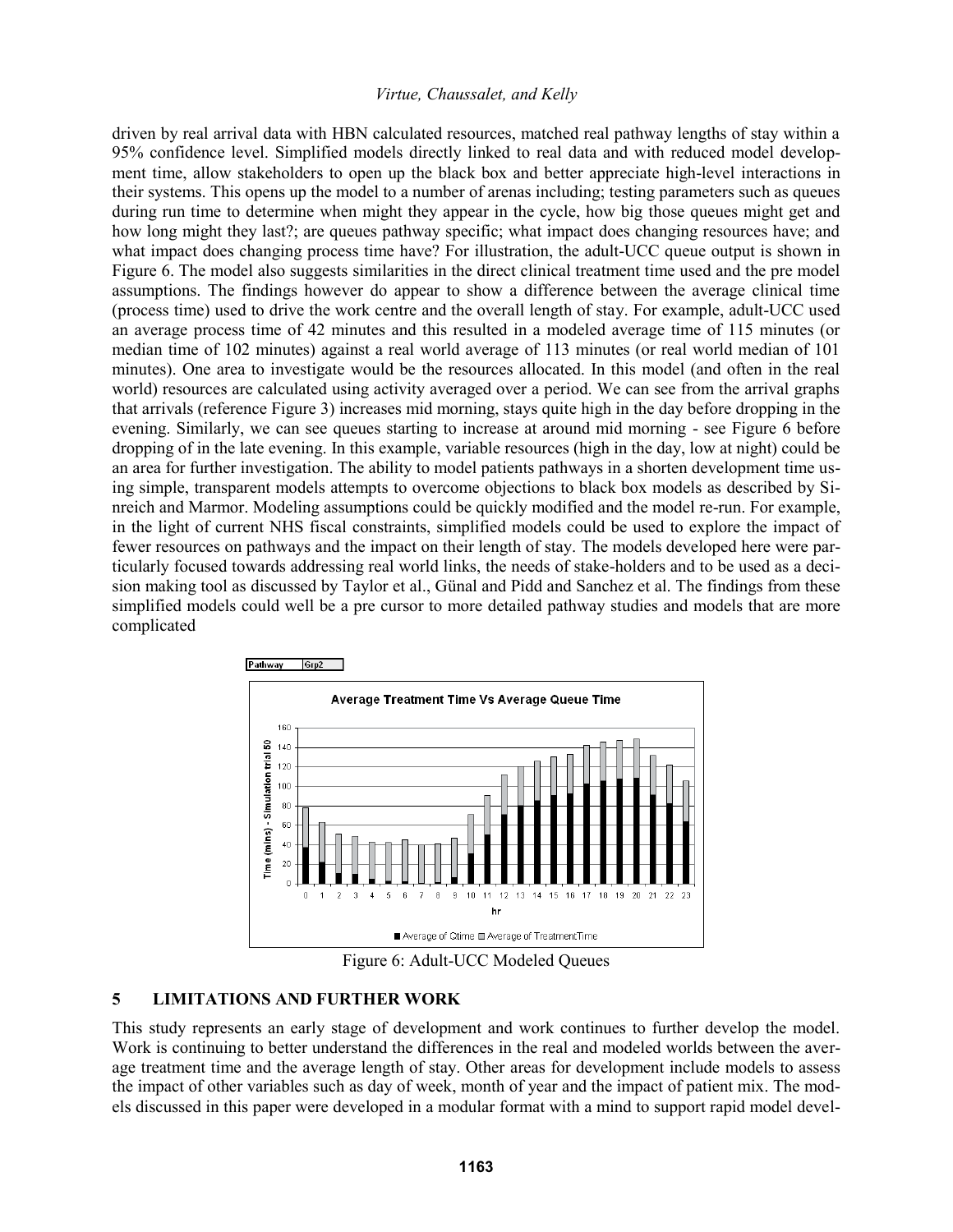opment to model patient pathways in other health care settings. This too is an area of future work. The example above discussed fixed resources with changing input. Changing resources throughout the day is another area of model development.

### **REFERENCES**

- Ansari, Z., A. Saha, H. Azra, P. John, and P. Ahee. 2008. "Urgent care Centres: A new development in the United Kingdom." *Annals of Emergency Medicine* 51:550.
- Banks, J., J. S. Carson, B. L. Nelson, and D. M. Nicol. 2000. *Discrete-Event System Simulation*. 3rd ed. Upper Saddle River, New Jersey: Prentice-Hall, Inc.
- Barnes, C., J. Quiason, C. Benson, and D. McGuiness. 1997. "Success stories in simulation in health care." In *Proceedings of the 1997 Winter Simulation Conference,* edited by S. Andradóttir, K. J. Healy, D. H. Withers, and B. L. Nelson, 1280–1285*.* Piscataway, New Jersey: Institute of Electrical and Electronics Engineers, Inc.
- Bowers, J., M. Ghattas, and G. Mould. 2009. "Success and failure in the simulation of an Accident and Emergency department." *Journal of Simulation* 3:171–178.
- Ceglowski, R., L. Churilov, and J.Wasserthiel. 2007. "Combining data mining and discrete event simulation for a value-added view of a hospital emergency department." *Journal of the Operational Research Society* 58:246–254.
- Codrington-Virtue, A., T. Chaussalet, P. Millard, P. Whittlestone, and J. Kelly. 2006. "A system for patient management based discrete-event simulation and hierarchical clustering." 800–804. In *Proceedings of the 19th IEEE International Symposium on Computer-Based Medical Systems*.
- Codrington-Virtue, A., P. Whittlestone, J. Kelly, and T. Chaussalet. 2005a. "Developing an application of an accident and emergency patient Simulation modeling using an interactive framework." In *Proceedings of the 31st Annual Meeting of the EURO Working Group on OR Applied to Health Services*.
- Codrington-Virtue, A., P. Whittlestone, J. Kelly, and T. Chaussalet. 2005b. "An interactive framework for developing simulation models of hospital accident and emergency services." 114: 277–283. Medical and Care Compunetics 2.
- El-Darzi, E., C. Vasilakis, T. Chaussalet, and P. Millard. 1998. "A simulation modelling approach to evaluating length of stay, occupancy, emptiness and bed blocking in a hospital geriatric department." *Health Care Management Science* 1:143–149.
- Fletcher, A., D. Halsall, S. Huxham, and D. Worthington. 2007. "The DH accident and emergency department model: a national generic model used locally." *Journal of the Operational Research Society* 58:1554–1562.
- Griffiths, J., N. Price-Lloyd, M. Smithies, and J. Williams. 2005. "Modelling the requirement for supplementary nurses in an intensive care unit." *Journal of the Operational Research Society* 56:126–133.
- Günal, M., and M. Pidd. 2006. "Understanding accident and emergency department performance using simulation." In *Proceedings of the 2006 Winter Simulation Conference*, edited by L. R. Perrone, F. P. Wieland, J. Liu, B. G. Lawson, D. M. Nicol, and R. M. Fujimoto, 446–452. Piscataway, New Jersey: Institute of Electrical and Electronics Engineers, Inc.
- Günal, M., and M. Pidd. 2010. "Discrete event simulation for performance modeling in health care." *Journal of Simulation* 4:42–51.
- Harper, P., and M. Pitt. 2004. "On the challenges of healthcare modeling and a proposed project life cycle for successful implementation." *Journal of the Operational Research Society* 55:657–661.
- Katsaliaki, K., and S. Brailsford. 2007. "Using simulation to improve the blood supply chain." *Journal of the Operational Research Society* 58:219–227.
- Proudlove, N., S. Black, and A. Fletcher. 2007. "OR and the challenge to improve the NHS: modelling for insight and improvement in in-patient flows." *Journal of the Operational Research Society* 58:145–158.